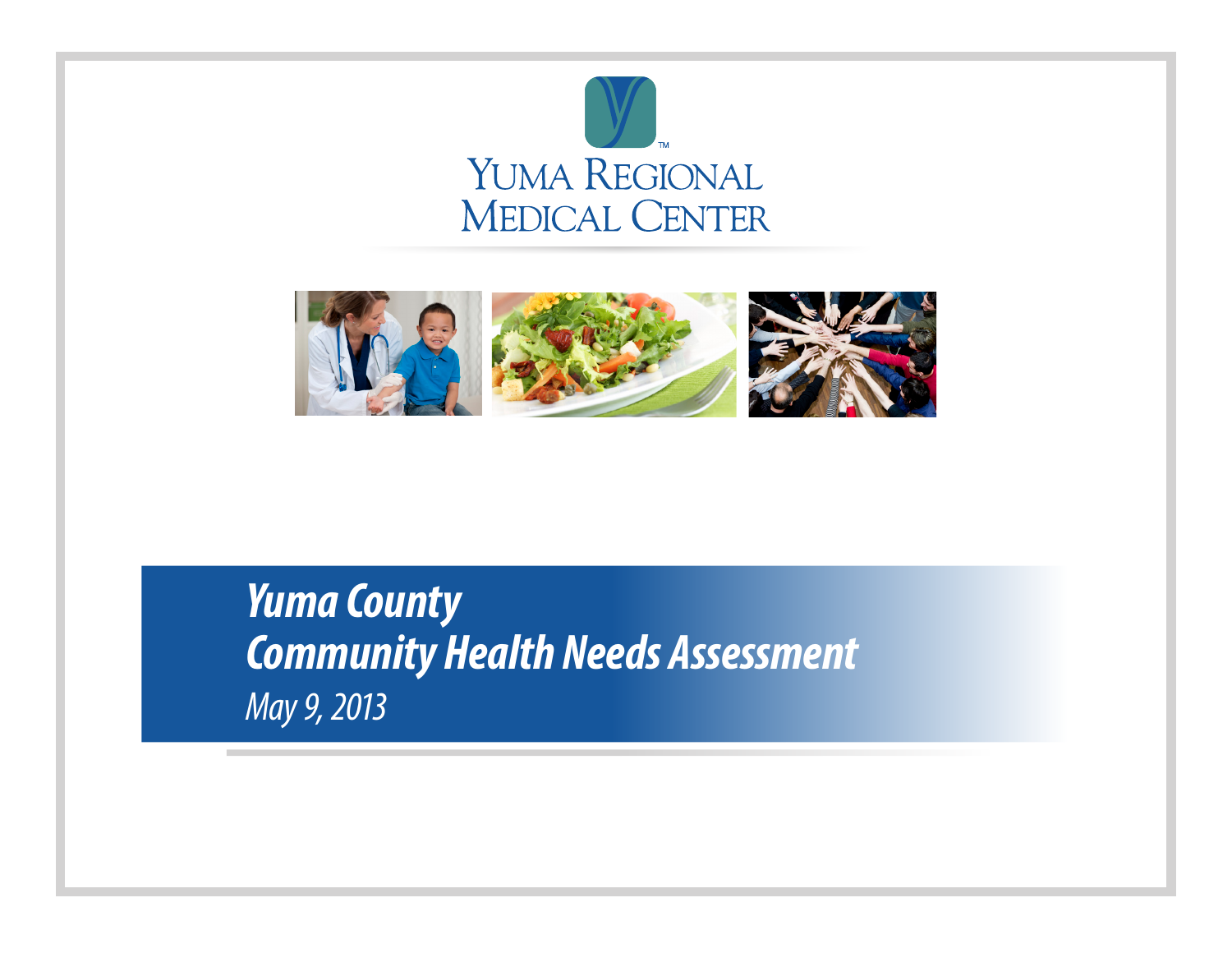This descriptive analysis of demographic, health statuses and health outcomes data was provided to facilitate development of programs to improve the health of residents in Yuma County, Arizona.

## **Population**

The 2011 American Community Survey 5-year estimate for Yuma County's population was 193,995. Fifty-nine percent of Yuma's residents identify themselves as Hispanic and 36% identify themselves as White, non- Hispanic.

According to the Yuma Department of Health Services – Statistical Profiles around 41,000 farm workers from California and roughly 50,000 Mexicans on work visas travel into Yuma during the winter growing season. The population further increases by an estimated 83,000 peak winter residents affectionately known as "Snowbirds". Yuma also receives 1,300,000 day-tourist visits annually. For this report health outcomes data is based on the 193,995 permanent resident population.



Among permanent residents there was a noteworthy difference in the distribution of the population based on age relative to state and national levels. In 2011 the youth population (age 19 and younger) was 11% higher than the state level and 16% higher than the national level. Likewise, the percentage of persons 64 and over was 17% higher than the state level and 23% higher than the national level. The population of young adults ages 20-44 was about 5% lower than state and nation levels. Adults ages 45-64 was 14% below the state level and 20% below the national level. In sum, Yuma's population distribution is relatively younger and older, with proportionally fewer in the middle range. This is noteworthy because the residents between age 20 and 64 typically make up the majority of the work force that moves the economy forward.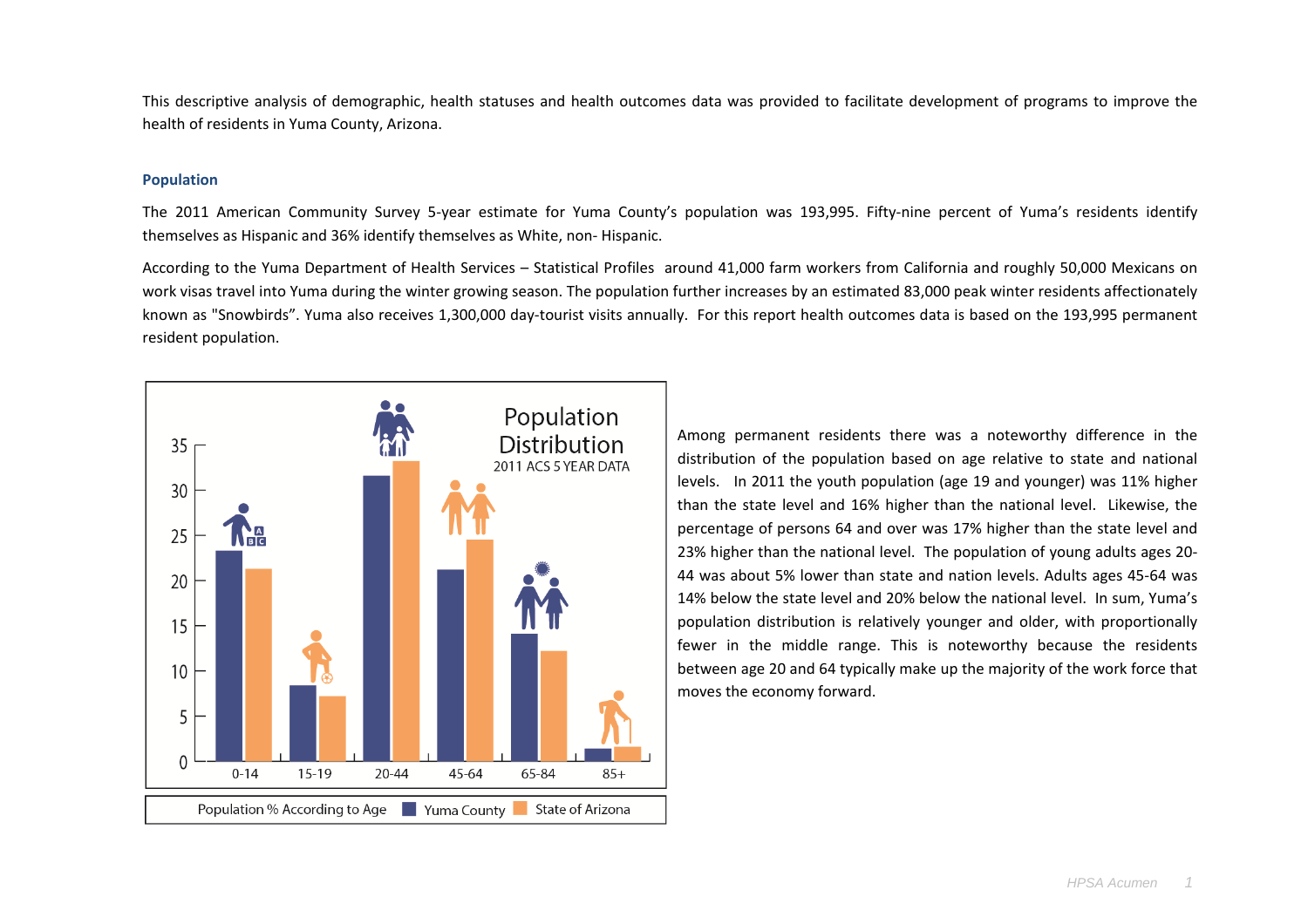# **Poverty**

Poverty thresholds are calculated annually by the Office of Management and Budget based in part upon household/family size. For a single person, the 2012 threshold was estimated at \$11,170, for a family of four the figure was \$23,050. With one in every five of Yuma's residents impoverished, or 20.8% below the poverty level, the Department of Health & Human Services confirms Yuma as a high needs area. The Robert Wood Johnson Foundation's 2013 poverty ranking placed Yuma in the highest third of the counties in the state. Poverty rates are higher among minorities. Among Hispanic residents, for example the poverty rate was estimated at 27%.





A closer examination of income and poverty revealed that half of the population could be considered low income, with 49% living below two times the federal poverty level. Considering that public programs phase out shortly after the poverty line, the remaining residents faced the predicament of balancing healthcare needs with limited income.

### **Employment**

The Robert Wood Johnson Foundation ranked Yuma County as having the highest unemployment rate in the state since 2010, reaching a peak unemployment rate of 11.7%. That rate was 133% of the State and 136% the national rate. Among Hispanic residents, Yuma County unemployment rates are projected at 14.2%.

Unemployment was highest among those with less than a high school diploma at 20.2%, which exceeds rates statewide (13.7%) and nationally (13.3%). Unemployment rates for those at higher educational levels are similar to state and national levels. The way the data was collected for the American Community Survey would attempt to collect a yearly average unemployment rate, reducing factors like the growing season. However unemployment rates may experience significant seasonal fluctuation for the less educated residents, due to the growing season and tourist season.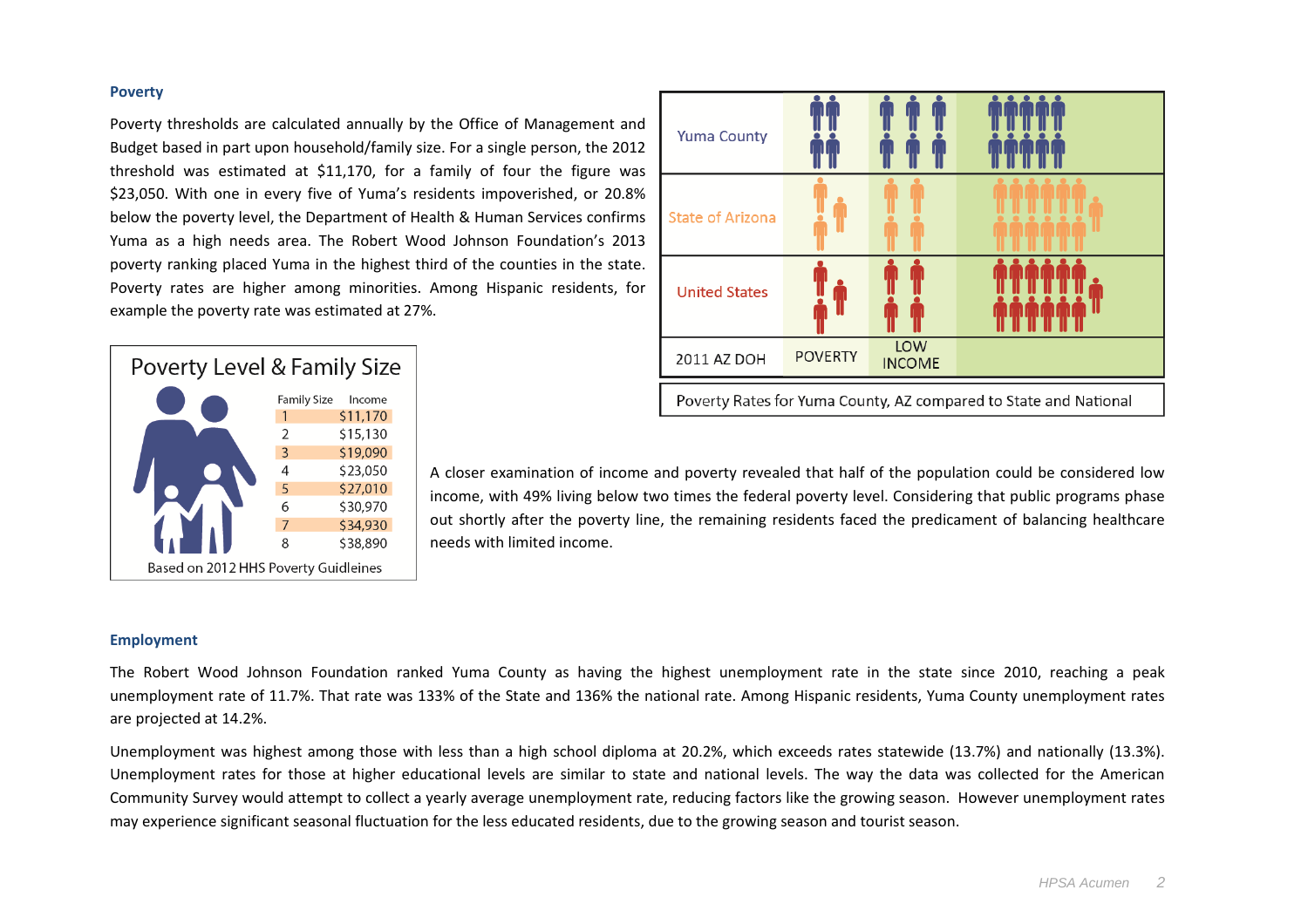

#### **Education**

More than half of Yuma County's residents (54.2%) have a high school education or less. This represents a considerable gap when contrasted with Maricopa's rate of 37.6% (Phoenix) and Pima County's rate at 36.4% (Tucson). Educational enrollment for Yuma's residents is relatively consistent with state and national levels until ages 18-19, when rates decline markedly through the traditional college age range.

# **Pregnancy and Birth**

According to American Community Survey 5-year data set, the birthrate for women between the ages of 15 and 50 was 73 per 1000 women per year, a rate nearly 20% higher than the state level and 30% higher than the national level. This elevated birth rate was sustained through age 35, when it drops below the national level. Contributing to the high birthrate is the percentage of pregnanciesyielding births, which was 5% higher in Yuma than it was statewide.

Of all births in the county, 11.2% are by teenagers (15-19 years of age). The rate for this age group was 48 births per 1000, about 40% higher than the state rate and almost 80% higher than the national rate. The pregnancy rate for all females 19 and younger dropped 20%, from 38 per 1000 in 2006 to 30 per 1000 in 2011.

A similar trend exists for the 20 to 34 age cohort, where 142 per 1000 gave birth. This rate exceeds the state level by 30% and the national level by nearly 40%.

The birthrate among women living below the poverty level was 115 per 1000, a rate 17% higher than the state level and almost 30% above the national rate. The impoverished population segment is not only disproportionately larger in Yuma County than state and national levels, but those residents are bearing notably more children.

Regarding education, almost a third of all births, or 29.4% are to women with less than a high school diploma, notably higher than the state average of 23% and national average of 17.3%. A third of all births or 31.6% are born to foreign-born women. Half of all births or 50.1% are to women in the labor force, of which 37.8% are unmarried.

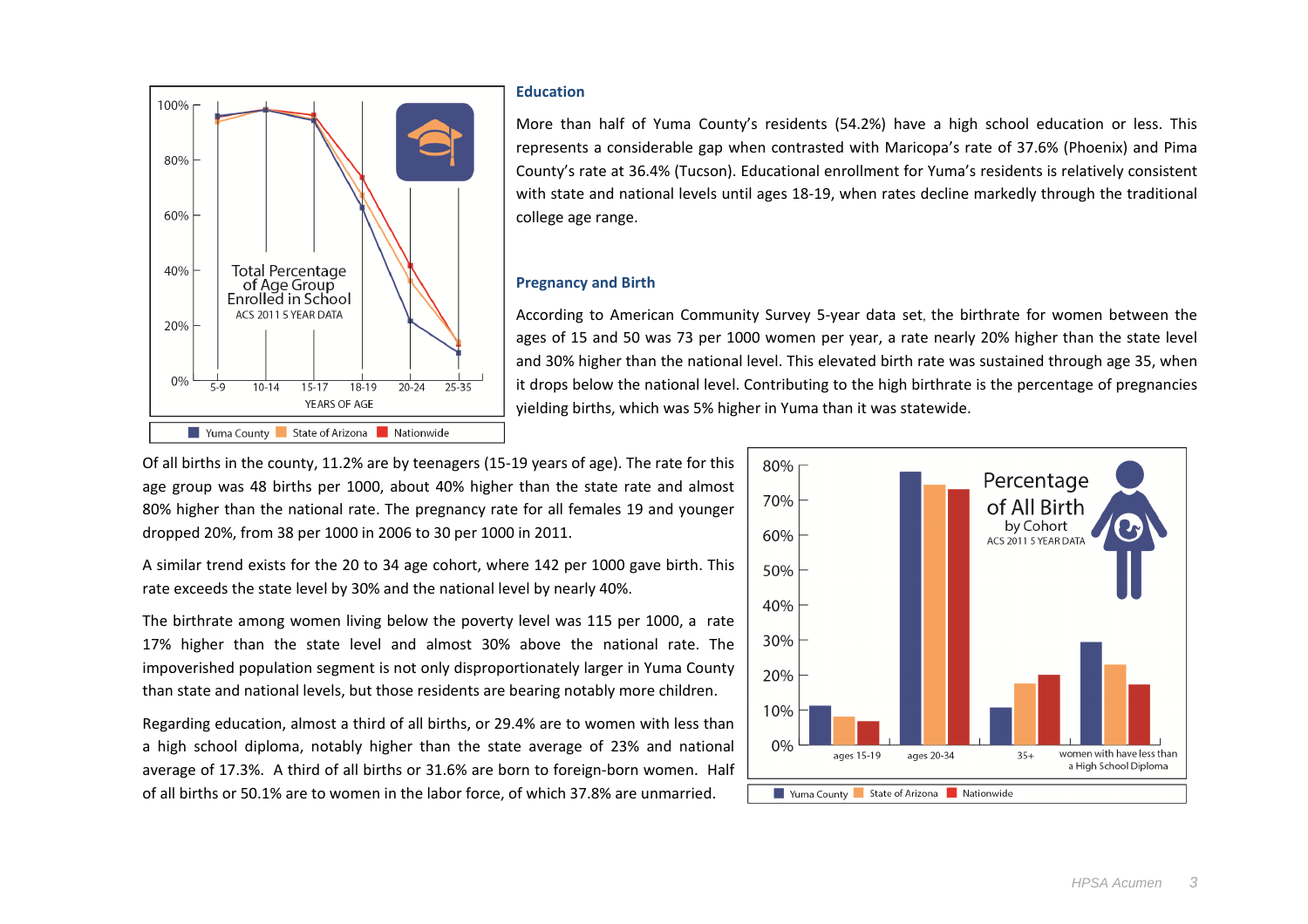#### **Health Profession Shortage Areas**

Studies were conducted over the past three years assessing the supply of primary, dental, and mental health care services throughout Yuma County. Shortages were found in all three disciplines. Federal designations were put in place recognizing the shortages of providers to the general population throughout the region.

The Robert Wood Johnson Foundation unfavorably ranked Yuma in the highest third of the state for access to care, and yet quality of care ranked in the best third of the state in 2010. Regardless of how well Yuma Regional Medical Center's network performs, the reality is, more providers are required to meet the need of the population.

Yuma Regional Medical Center and their affiliated providers constitute the sole medical network for the general population. This medical network does not receive supplementation from neighboring service areas due to excessive driving distance to major cities and close proximity to the Mexico Border.

In the midst of the recruiting issues are the needs for above normal capacity levels to accommodate the seasonal influx of tourists, snowbirds, migrant workers, and Mexicans on work visas. In the winter months, Yuma County can double in population. Though the employment of mobile and temporary medical services is on the rise, the capitalization of facilities to accommodate the seasonal populations would see reduced utilization during the off-season. Recruiting providers willing to locate to Yuma seasonally is costly, whether those additional providers are temporary placements though staffing agencies or year round workers facing seasonal highs and lows. Furthermore, the high poverty in the county further complicates the ability to develop more services. In the case of Yuma Regional Medical Center's 2012 charity care, unpaid costs, and sponsored community programs, 13.1% of all hospital efforts were a gift to the community.



# Health Professional Shortage Areas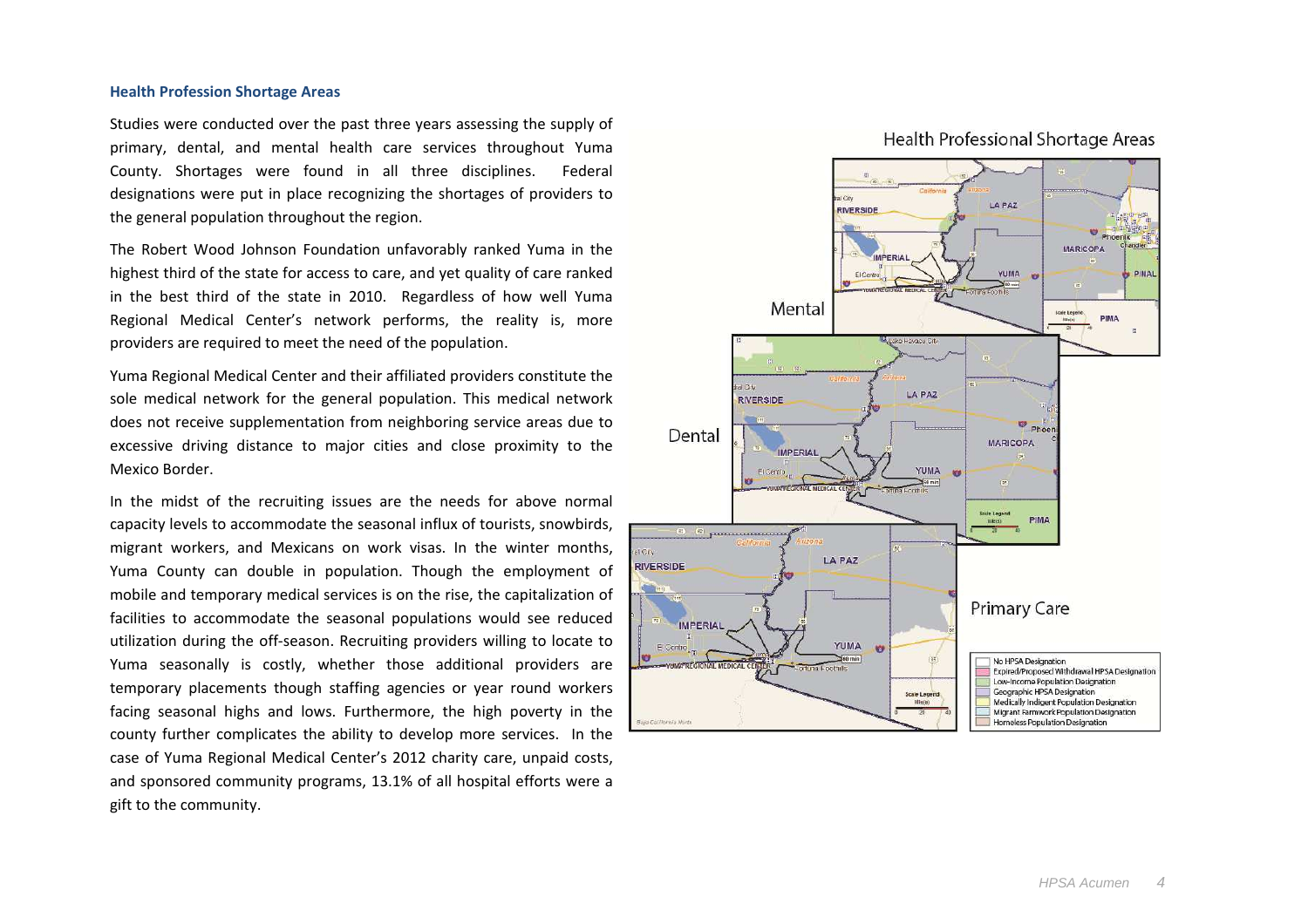# **Hospital Data**

The highest admissions for the emergency department treated for stomach pain, urinary tract infections, headaches, upper respiratory infections, backaches, earaches, head injuries, and sore throats – essentially expected conditions.

Excluding births, 2012 inpatient and outpatient procedures were heavily focused on heart disease, cancer, and diabetes. Infections, pulmonary (lung), and gastro-intestinal (stomach and bowel) procedures accounted for sizeable hospital volume. There were also a significant number of joint replacements. Of the top thirty diagnosis, 5,181 cases, or 21% of hospital volume, was attributed to heart and the vascular disease. Various forms of cancer accounted for 18% of the total volume. Diabetes accounted for 15% of volume.



Before drawing any conclusions from the hospital data, consideration must be given to the previous discovery that Yuma County has a disproportionately larger year round retirement population, plus 83,000 winter residents that are predominantly elderly. With that in mind, these key categories were further researched when looking at major causes of illness and death.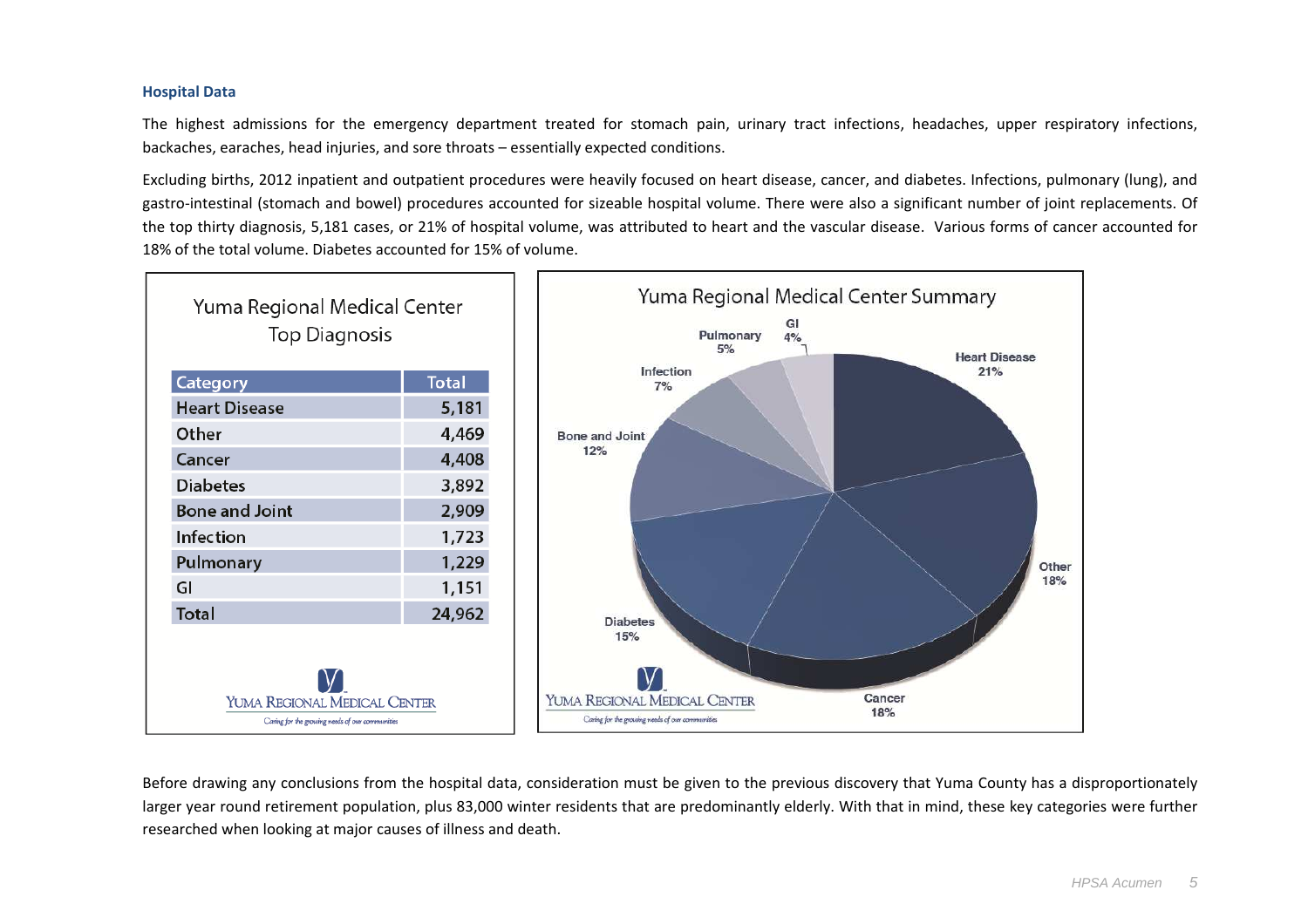# **Life Expectancy and Mortality**

A well-known national pattern is that, on average, female life expectancy (81 years old) exceeds that of men (76 years old). This pattern holds true for Yuma County and the State of Arizona. Life expectancy in Yuma County for a person born in 2011 is estimated to be 79.2 and for males and 84.0 for females. Life expectancy estimates for Arizona statewide reveals similar variation by sex, and includes cross-classification by ethnic/racial background. Among males, life expectancy is 77.6 for Whites and 78.5 for Hispanics. Female life expectancy among Whites is 82.6 and 84.4 for Hispanics (source: CIA Factbook – 2011).

The Robert Wood Johnson Foundation ranked Yuma second in the state in Morbidity and Mortality measures in 2013. Looking at Arizona Department of Health Services data on mortality rates over the period of 2000-2010, Yuma has held an average of approximately 75-85% of the death rate at state and national levels. As a platform for analysis, the top 100 causes of death in the state were reviewed for the years 2007, 2009, and 2011. It was determined that Yuma was in the best third or middle third of the Arizona counties for most of the major causes of death. Each of the 100 leading causes of death in the state were ranked on a county basis and then Yuma was flagged for any instances where the county ranking unfavorably fell in the highest third of all county rates in the state. Rates were then analyzed by cohort: children (1-14), adolescents (15-19), young adult (20-44), middle aged adult (45-64) and elderly  $(65+)$ .

Many causes of mortality had smaller number of deaths. In the case of rare causes, each additional person that died from the cause had the potential to greatly affect the rate. For example, multiple homicides can happen at one point in time, greatly affecting the homicide rate for smaller communities. To account for the volatility in the rankings of rare causes of mortality, rates were lightly considered for any cause with less than 20 deaths annually and for less than 10 deaths by age group.

Reflecting on the major causes of death previously noted, Yuma County either outperformed the rest of the state or demonstrated rates closer to the state average. Diseases of the heart ranked in the middle third of the counties for the years of 2007, 2009, and 2011. The Healthy People 2020 goal is 100.8 deaths per 100,000 residents. Yuma is closing in on that goal with a rate of 107.5 per 100,000 residents.

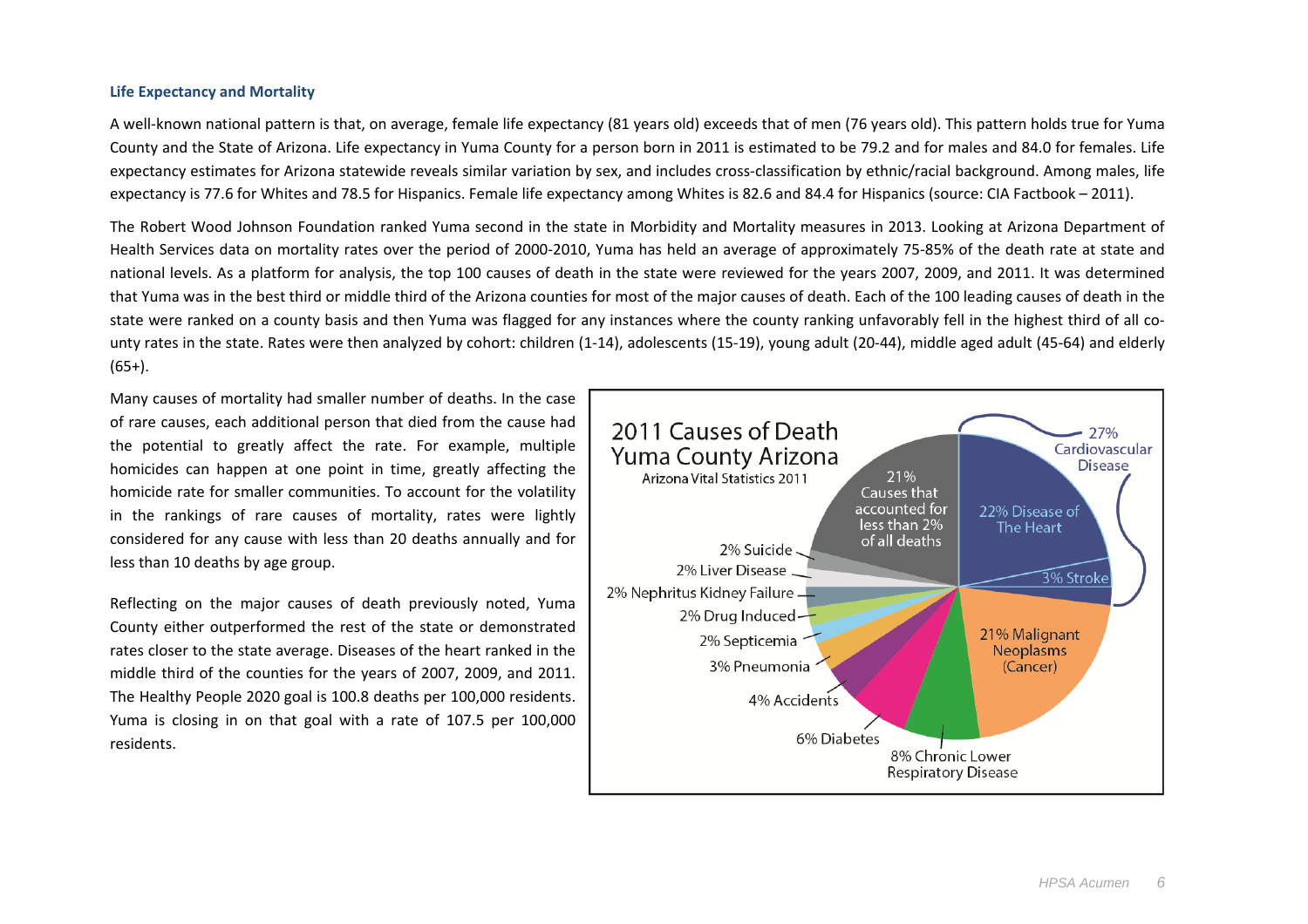Regarding cancer rates, the overall ranking for malignant neoplasms was in the best third of the Arizona counties for two of the three years and in the middle of the ranking in 2009. The main subcategories have similarly positive rankings. Less common types of cancer, such as skin-related had poor rankings but incidence rates small enough that the rate is not deemed statistically reliable.

Chronic lower respiratory disease had an interesting progression ranking Yuma County favorably in the best third of the counties in 2007, with 60 deaths,the middle third in 2009 with 90 deaths, and the highest third in 2011 with 106 deaths. Seeing the notable increase in the death rate over the five-year period these rates were compared across cohorts to identify which age groups struggled with the issue. Based on 2009 data, 98% of the deaths due to chronic lower respiratory disease happened to elderly residents.

Diabetes accounted for 6% of all deaths in 2011, or 79 people. This jumped from 42 deaths in both 2007 and 2009. The Healthy People 2020 target for diabetes related deaths is 65.8 per 100,000 residents. Yuma's rate was 39 per 100,000 in 2011, which meant Yuma County met the benchmark. However, this rate was among the highest third of Arizona counties.

In 2007, approximately 70% of diabetes related deaths were among elderly residents, with a 10 percentage point increase for 2009 to 80%. The rest of the deaths happened primarily to middle aged residents. According to CDC 2009 data, Yuma County's rate for diagnosed diabetes in adults was 8.7%, rising along with the nation.

Total accidents accounted for 4% of all deaths in 2011, ranking Yuma in the best third of all counties for all three years.

Pneumonia was the cause for 3% of deaths in 2011. This ranked Yuma in the middle third of counties for 2007 and 2009, with 28 and 42 deaths, respectively. In 2011, 39 deaths placed Yuma's pneumonia mortality rate in the highest third of the state. Almost 90% of the deaths in both 2007 and 2009 happened to elderly residents. No Healthy People 2020 target was established for the general population. According to United Healthcare Statistics, these mortality issues of diabetes, accidents, and pneumonia are preventable and thus, the costs are as well.

According to the CDC, one quarter or 24.7% of Arizona was considered obese, in 2011. The age

groups 45-54 and 55-64 have the highest levels of obesity with rates of 29.2% and 29.5%, respectively. Rates of obesity among Hispanics were also elevated accounting for 33.7% of the population segment, compared to obesity rates of 20.6% among the White residents. In 2009, Yuma County had an obesity rate of 30.2%. The 2020 target for Arizona was 30% of the population. Americas Wellness Statistics state that 70% of overweight adults will develop preventable yet chronic illnesses such as heart disease, cancer, asthma, diabetes, etc.

When addressing mortality, common concerns are HIV, drugs, binge drinking, and firearms. All of those issues of death had rates predominantly in the best third of Arizona counties.

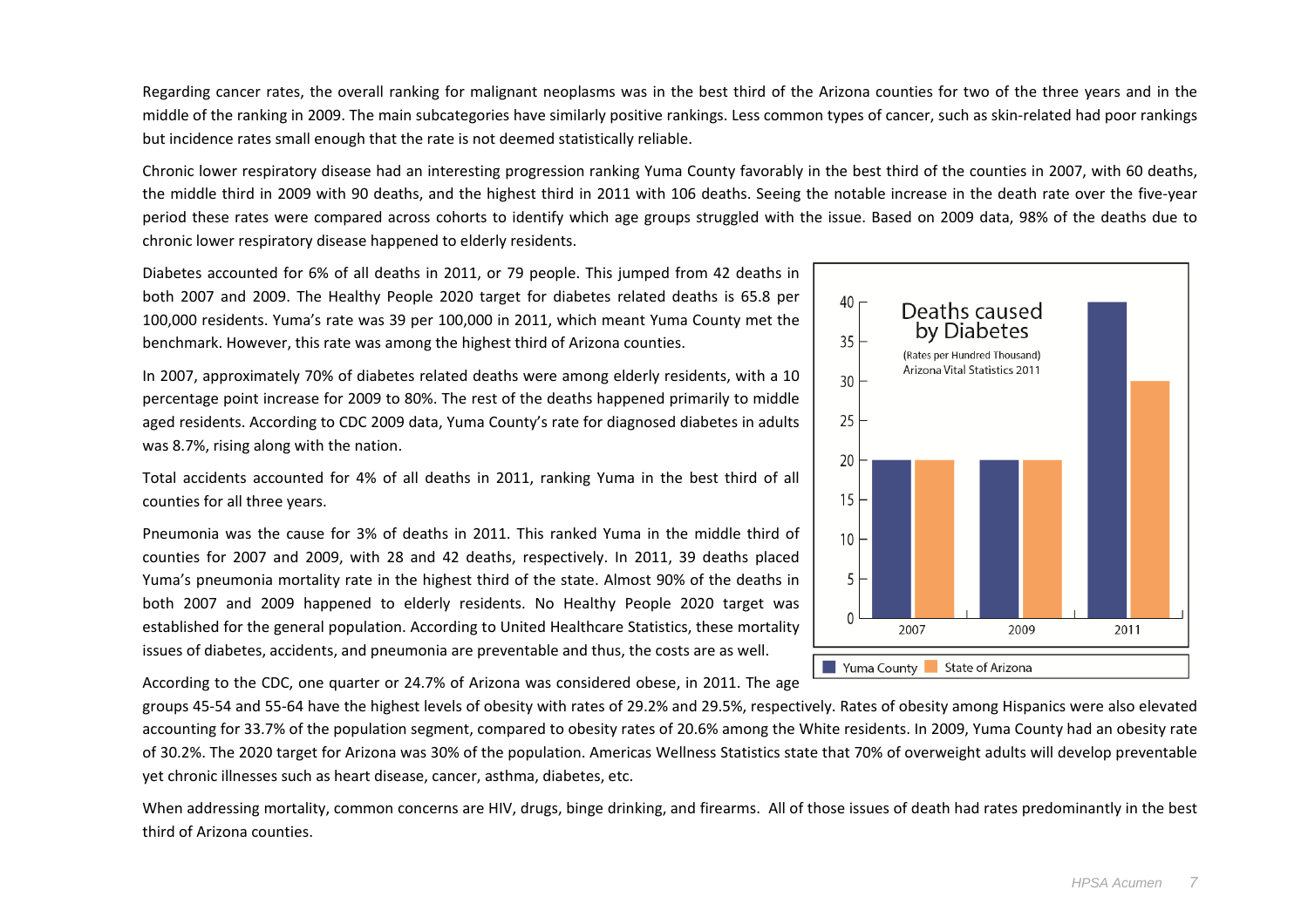## **Morbidity**

Using Arizona Department of Health Services, sixty-three causes of morbidity were studied based on county rates for 2010. Morbidity rates that ranked unfavorably in the highest third of Arizona counties were: shigellosis, tuberculosis, chlamydia, gonorrhea, syphilis, and genital herpes.

Shigellosis, also known as bacillary dysentery, had notably poor rankings. The 27 cases sited in 2010 triggered rates that ranked in the highest third ofArizona counties. Analysis of age groups revealed this to be an issue principally for children up to age 9.

Pulmonary tuberculosis accounted for 21 of the 23 cases of tuberculosis in Yuma in 2010. This rate placed Yuma among the highest third of all Arizona counties. The County rate of 11.7 cases per 100,000 is notably higher than the state rate of 4.4 and the Healthy People 2020 target of 1.0 case per 100,000.

The Yuma County Public Health Services District has already addressed this issue with a tuberculosis program for those already infected with the disease.These service modalities include testing and treating individuals with active or latent tuberculosis and providing public education.



The poor rankings regarding sexually transmitted diseases led to a review of national data from Center for Disease Control and Prevention - STD surveillance 2011 and state data from Arizona Department of Health Services, Bureau of Epidemiology and Disease Control Services, Office of Infectious Disease Services, Office of HIV, HEP C, STD Services. In the state and nation, Chlamydia was the predominant sexually transmitted disease in 2011 with 457.6 cases per 100,000 population.

In Yuma County, chlamydia accounted for 85% of all cases of STDs in 2010. The Yuma County rate increased from 416.9 in 2010 to 475.1 per 100,000 in 2011. In Arizona, about one-third of 2011 cases, or 31% occurred to residents under the age of 20. In both 2010 and 2011, 85% of cases occurred to residents under the age of 30. Over the period of 2006-2011, Arizona's rates were found to be three times higher for females. This pattern was confirmed in Yuma for 2011 where three-fourths of the cases were found among women. This is partially due to the nature of selfreporting amongst males contrasted with automatic screening standards in feminine checkups. On a national level, the CDC special focus profiles: STDs in racial and ethnic minorities found 2011 rates for chlamydia for Hispanics were 383.6 per 100,000 population. Hispanics have a national rate two times that of Whites.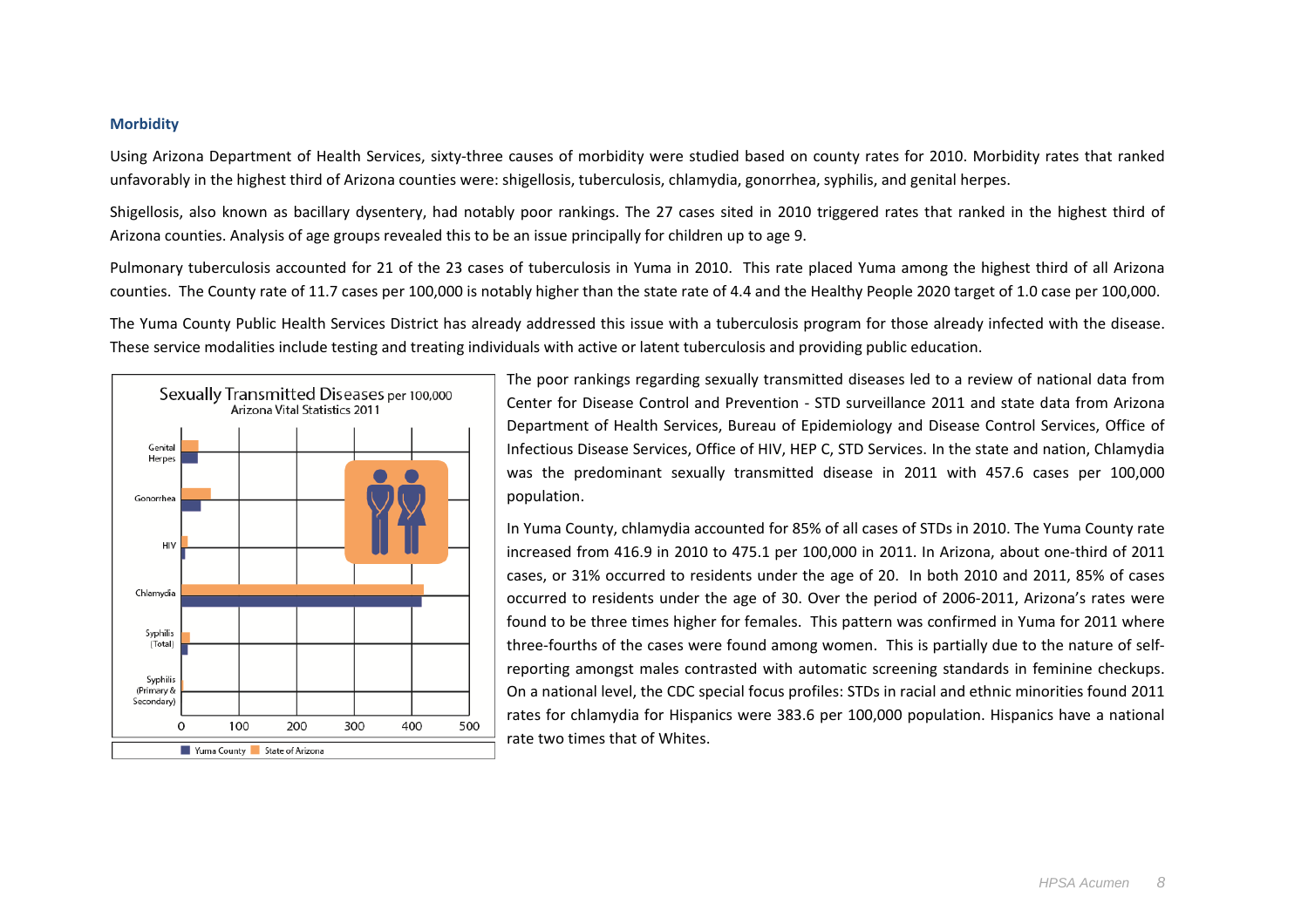### **Morbidity Continued**

Gonorrhea accounted for 6.9% of STD cases in Yuma County in 2010. According to 2010 and 2011 data, about 25% of cases occurred in residents under the age of 20, and 75% in residents under the age of 30. Healthy People 2020 has goal of 50.8 cases per 100,000 population. Yuma County had a 2010 rate of 33.7 cases per 100,000 population and 2011 rates increased to 40.4 - still met the benchmark, but increasing. The rate was slightly higher in females on state and county levels. On a national level, the CDC special focus profiles found 2011 rates for gonorrhea for Hispanics were 53.8 per 100,000; two times that of Whites.

Genital Herpes accounted for 5.8% of STD cases in Yuma County in 2010 with a rate of 28.6 per 100,000 population. This rate was essentially the same as the State rate of 29.0 per 100,000. Healthy People 2020 does not have a target for the general population. Total cases amount to approximately 56 in 2010.

The rate for syphilis was 11.2 cases per 100,000, accounting for 2% of STD cases in Yuma County in 2010. This rate ranked in the highest third of Arizona counties in 2010, but still below the state average. Higher rates of syphilis in the state were located in counties with major cities, whereas the rural areas had low rates. Though Yuma was ranked poorly among the fifteen counties, the counties with Tucson (16.7 per 100,000) and Phoenix (16.4 per 100,000) pull the average rate up to 14.1 for the state.

Looking at a subset of total syphilis, "primary and secondary syphilis" had a county rate in the best third of Arizona Counties. Healthy People 2020 has a target for primary and secondary syphilis of 1.3 new cases per 100,000 population. Yuma County's rate of 0.5 cases per 100,000 rose to 4.6 in 2011; similar to the 3.6 State and 4.3 National rates for 2011. The small number of cases had significant swing on the rate. In 2011, 6% of state issues happened to residents under age 20 and 41-49% to residents under age 30. In Arizona, 73% of cases were to residents under age 40 and men had rates 16 times higher than women. The poor ranking would come from the remaining component of total syphilis cases. Men accounted for twice as many cases as women in Yuma County for 2011.

Looking at data from 2006 through 2010, HIV had case rates of 11.0 per 100,000 in the state and 6.6 in Yuma County. No Healthy People 2020 target has been set for the general population. Regarding statistics on HPV, datasets and benchmarks for the Human Papilloma Virus are still under development.

The Yuma County Public Health Services District provides an STD program intended to reduce the incidence of STDs as well as provide diagnosis, treatment,and follow-up support. A nominal fee for services is required, but waved in instances of inability to pay.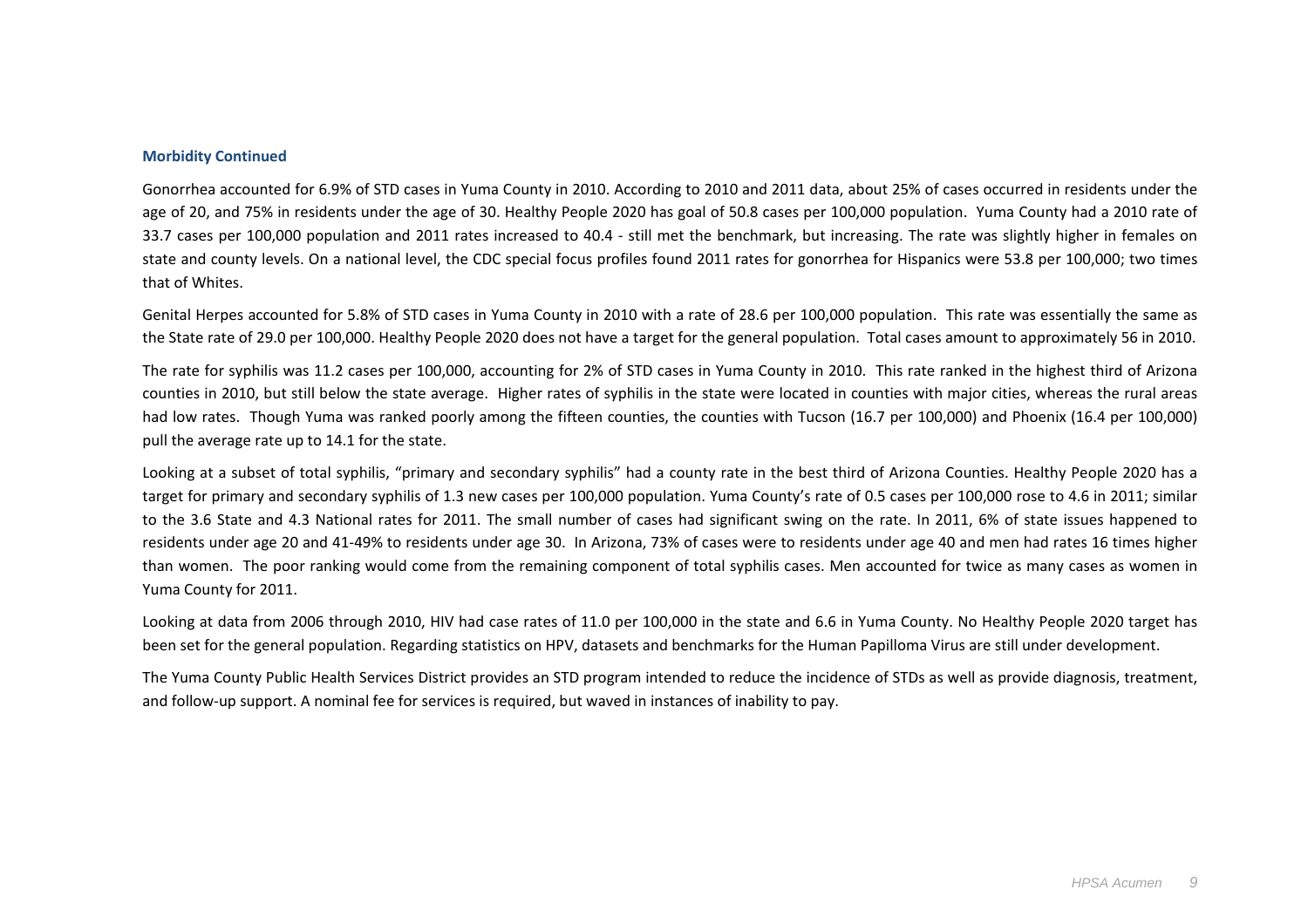

# **The Uninsured and Medicaid Coverage**

Data from the American Community Survey for 2011 identifies rates for the uninsured in Yuma exceeding state and national levels. The overall rate for Yuma is 20.1%, compared to 16.8% for Arizona and 15.2% nationwide. This pattern remains consistent across age groups. Among those under age 18 Yuma's rate is 16.3%. Figures for Arizona and nationally are lower at 12.5% and 8%, respectively. The adult population (18-64) again sees Yuma with the highest rate at 27.9%, with Arizona at 22.3% and a national figure of 20.9%.

Uninsured rates for Yuma follow state and national trends with rates for men exceeding those of women. In Yuma County men have an uninsured rate of 22.1%, exceeding both Arizona (18.5%) and the nation as a whole (15.2%). Uninsured rates for women in Yuma, at 18.2% also exceed the levels for Arizona (15.1%) and those found nationally (13.4%). Overall, uninsured rates for men are

When comparing uninsured rates for White and Hispanic populations the pattern is one in which Whites in Yuma (19.5%) exceed Arizona (15.5%) and the nation (13.4), whereas Hispanics in Yuma (26.3%) have a lower rate relative to Arizona (27.3) and the nation (30.6) overall. For Yuma the uninsured rate among Hispanics exceeds that of the White population by nearly 6%.

Information on Medicaid coverage from the Arizona Health Care Cost Containment System (AHCCCS) reveals a pattern in which two age groups are receiving Medicaid assistance at high levels relative to all other age groups. More than half of the residents under the age of 18 are on Medicaid, or 51.6%. For those in the 24-64 age group the rate is 36.7%. For persons 65 years and over and those 18-21 are all below 6%. In total, 25% of Yuma's population isreceiving Medicaid benefits.

# **Health Care Payor Mix and Charity Care – Yuma Regional Medical Center**

The payor mix including non-paid Charity Care is distributed as followed on types: Public Insurances 65.3%, Private Insurances 15.8%, Charity Care 13.1%,and Self Pay 5.8% which shows a large impact from public funding sources. Among the public insurances, Medicaid accounts for 15.5% of all hospital revenue and Medicare for 45%, with remaining funding coming military and workers compensation. The level of charity care, marked at 13.1% of all hospitalefforts, is a compilation of traditional charity care, unpaid costs of public programs, sponsored community events, and other various efforts to support healthy living in Yuma.